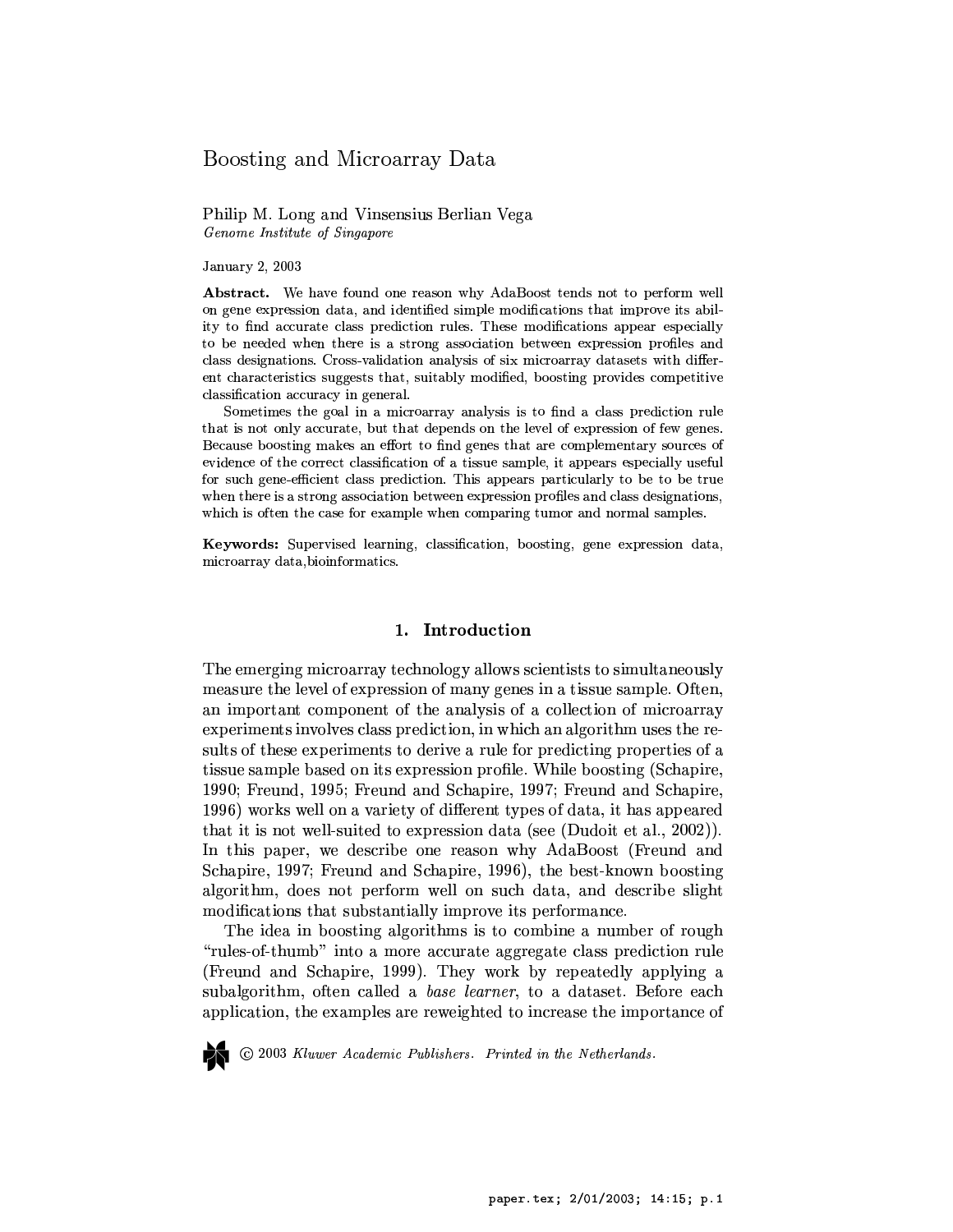the examples often classified incorrectly by rules returned by previous applications of the base learner. After a specified number of rounds, all of the class prediction rules returned in the various iterations are aggregated by voting: each rule is assigned a weight, and a tissue is predicted e.g. to be tumor if the total weight of the class prediction rules "voting" for a tumor designation is greater than the total weight of the rules voting for normal.

In this work, as in (Ben-Dor et al., 2000), we consider boosting algorithms in which the base learner outputs the decision stump (Iba and Langley, 1992) with minimum weighted error on the training data. A decision stump bases its prediction on whether a single attribute, in this case the level of expression of a given gene, is above or below a certain threshold: an example would be "predict ALL if  $x_{17} \geq 3$ , otherwise predict AML", where  $x_{17}$  is the level of expression of some gene. Pseudocode for AdaBoost, the standard boosting algorithm, applied in conjunction with decision stumps, is given in Figure 1.

If the base learner outputs a class prediction rule that correctly classifies all of the training data, AdaBoost halts and returns it. For certain expression profile classification problems, like discriminating tumor from normal samples, this happens fairly frequently. Since microarray data often concerns many genes, and relatively few training examples, decision stumps that perform perfectly on the training data often do not perform particularly well on independent test data. On the other hand, many genes in an expression profile provide complementary sources of evidence of the correct classification of a tissue sample. As a result, only paying attention to one such source of evidence can harm performance. These cases account for much of the substandard performance of AdaBoost on microarray data.

We found that adding five artificial random examples, with random class assignments and random expression profiles, to the training data substantially improved the test-set accuracy of AdaBoost: the most natural explanation is that this was primarily due to the effect of reducing the chance that any decision stump perfectly fit the training data. However, it generally tends to increase the training set error, most significantly for stumps that are highly accurate on the training data; this results in the weights with which those stumps vote being brought closer to the weights for the other stumps.

While the performance of the above algorithm that adds noise before applying AdaBoost is interesting, this algorithm is not a satisfactory engineering solution; for one thing, its behavior is too unstable. In this paper, we describe research into the design of algorithms related to AdaBoost that overcome the same problem, but in a more practical way. We have found that a number of small and simple modifications to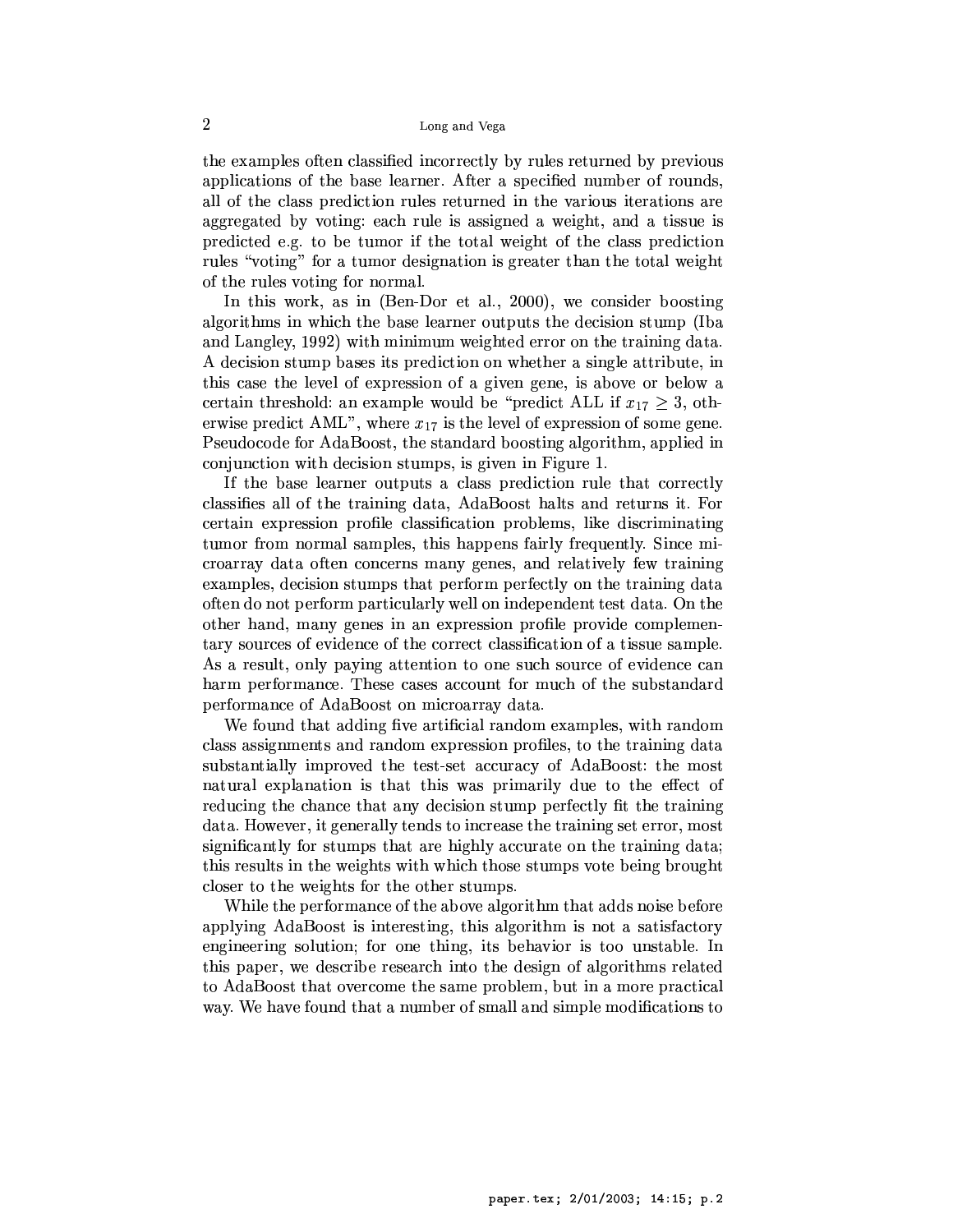AdaBoost lead to algorithms that are practically useful for the analysis of microarray data.

The measures proposed in this paper appear to be needed when there is a strong association between the expression profiles and the class designations. For some classification problems involving microarray data. this is not the case. However, it is often the case when distinguishing for example between tumor and normal samples.

When there is a strong association between expression profiles and class designations, finding an accurate class prediction rule is easy. However, rules that are accurate and also depend on the level of expression of few genes are particularly useful for several reasons (Weston et al., 2000; Guyon et al., 2002; Xing et al., 2001; Li et al., 2002). First, the genes in the classifiers that they output are likely to be particularly important in defining the class designations. It is often reasonable to prioritize these genes for further, more intensive, wet lab research. Also, in the case in which the classes are diseased and normal tissues, the genes found might be hypothesized to play roles analogous to jugular veins in the molecular process driving the diseases; this property is desirable of drug targets. Finally, class prediction rules depending on few genes can result in cheaper diagnostics by enabling antibody-based techniques like ELISA (Parker, 1990) to be employed. Our cross-validation study suggests that, where there is a strong association between expression profiles and class designations, boosting is a particularly valuable tool to identify accurate class prediction rules that depend on the level of expression of few genes.

# 2. Practical Variants of AdaBoost for Expression Data

In this section, we describe several boosting algorithms customized for expression data. Recall that, for comparison, pseudo-code for AdaBoost is given in Figure 1.

#### 2.1. ADABOOST-VC

We view AdaBoost-VC as the most theoretically principled variant of AdaBoost that we propose.

Our design of AdaBoost-VC is guided by the following commonly adopted point of view (Vapnik and Chervonenkis, 1971; Vapnik, 1982; Valiant, 1984; Vapnik, 1989; Haussler, 1992; Vapnik, 1995; Vapnik, 1998). We assume that a probability distribution over instance/class pairs is used to generate the training data. We further assume that after the algorithm comes up with the classification rule, the instances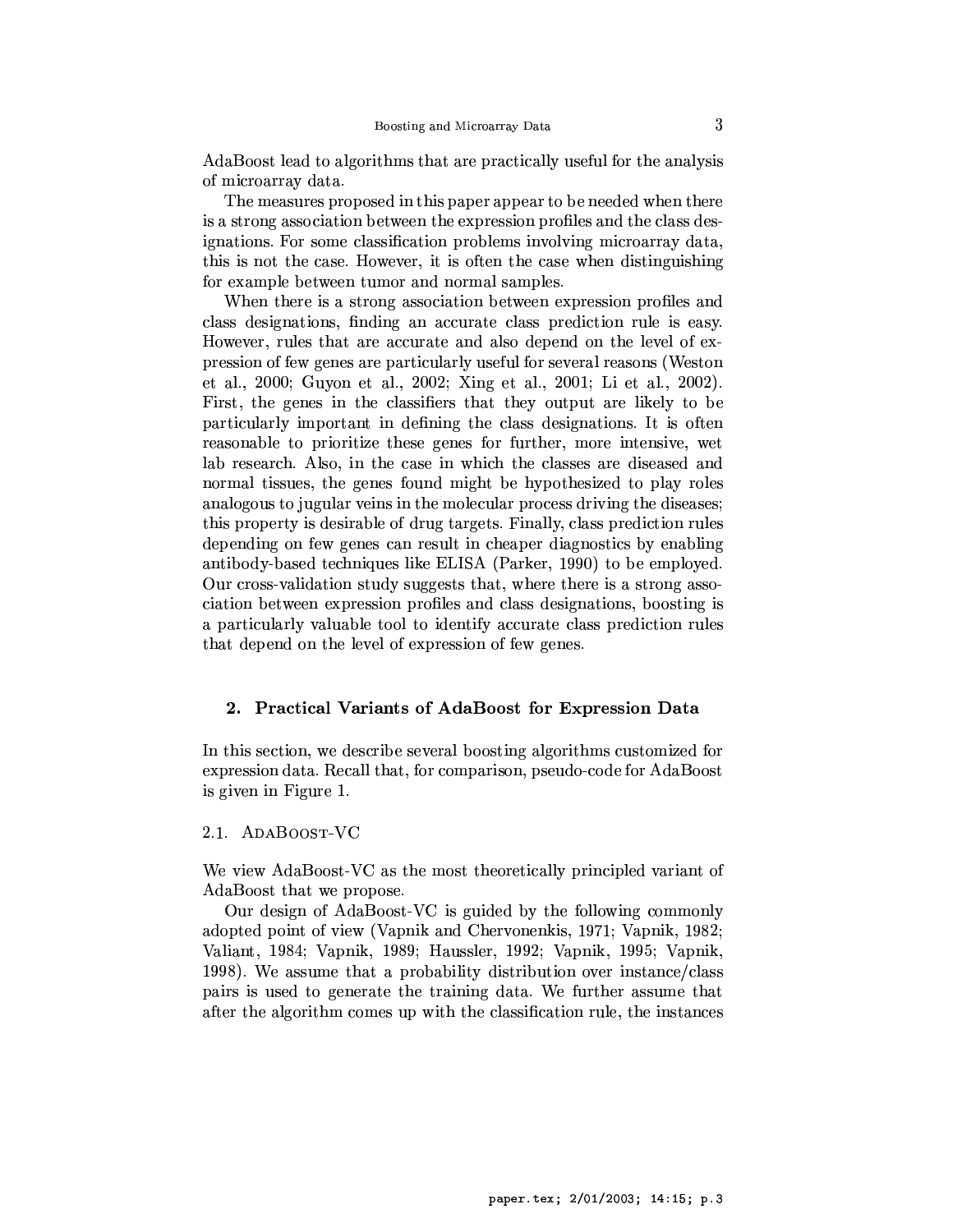on which it must be applied, together with their correct classifications, are also generated according to the same distribution. In the below discussion, it will be useful to consider a collection of random variables, one for each decision stump s, that indicate whether, for a random instance/class pair  $(x, y)$ , it is the case that  $s(x) \neq y$ . We will refer to each such random variable as an *error random variable*, or an *error* for short.

Due to the reweighting of the examples, the classification rules returned by different invocations of the base learner tend to have negatively associated errors, say in the sense of (Dubhashi and Ranjan, 1998). Negative association formalizes the idea that a collection of random variables tend to behave differently. Boosting promotes this property in the error random variables by weighting the examples so that examples on which previous decision stumps were incorrect are more important, and thus tend not to be errors for future decision stumps.

When the errors of the decision stumps output by boosting are negatively associated, all else being equal, adding more voters improves the accuracy of the aggregate classifier by reducing the variance of the fraction of voters that correctly classify a random instance, making the correct fraction less likely to dip below  $1/2$  (this is for a similar reason that adding more independent coin flips reduces the variance of the fraction coming up heads – negative association accentuates this effect (Dubhashi and Ranjan, 1998)). However, when the errors of the individual voting classification rules are unequal, there is a balance to be struck, informally, between the diversity of opinion and its quality. In the case in which the errors are exactly independent, one can work out how optimally to strike this balance (Duda and Hart, 1973): it involves assigning weights to the voters as a function of their accuracy, and taking a weighted vote. To a first approximation, the weighting of the voters computed by AdaBoost might be viewed as akin to this, but taking some account of what dependence there is among the errors.

Intuitively, one would like the errors of the voting classification rules to be negatively associated with respect to the underlying distribution generating the test data. However, some theory (Schapire and Singer, 1999; Kivinen and Warmuth, 1999) suggests that the tendency of the voters in the output of AdaBoost to have negatively associated errors is a byproduct of the more direct effect that the voting classification rules tend to have negatively associated errors with respect to the distribution that assigns equal weight to each of the training examples.

The above viewpoint that AdaBoost approximates finding a set of classification rules with negatively associated errors and then weighting them optimally also suggests that the weights assigned to the voters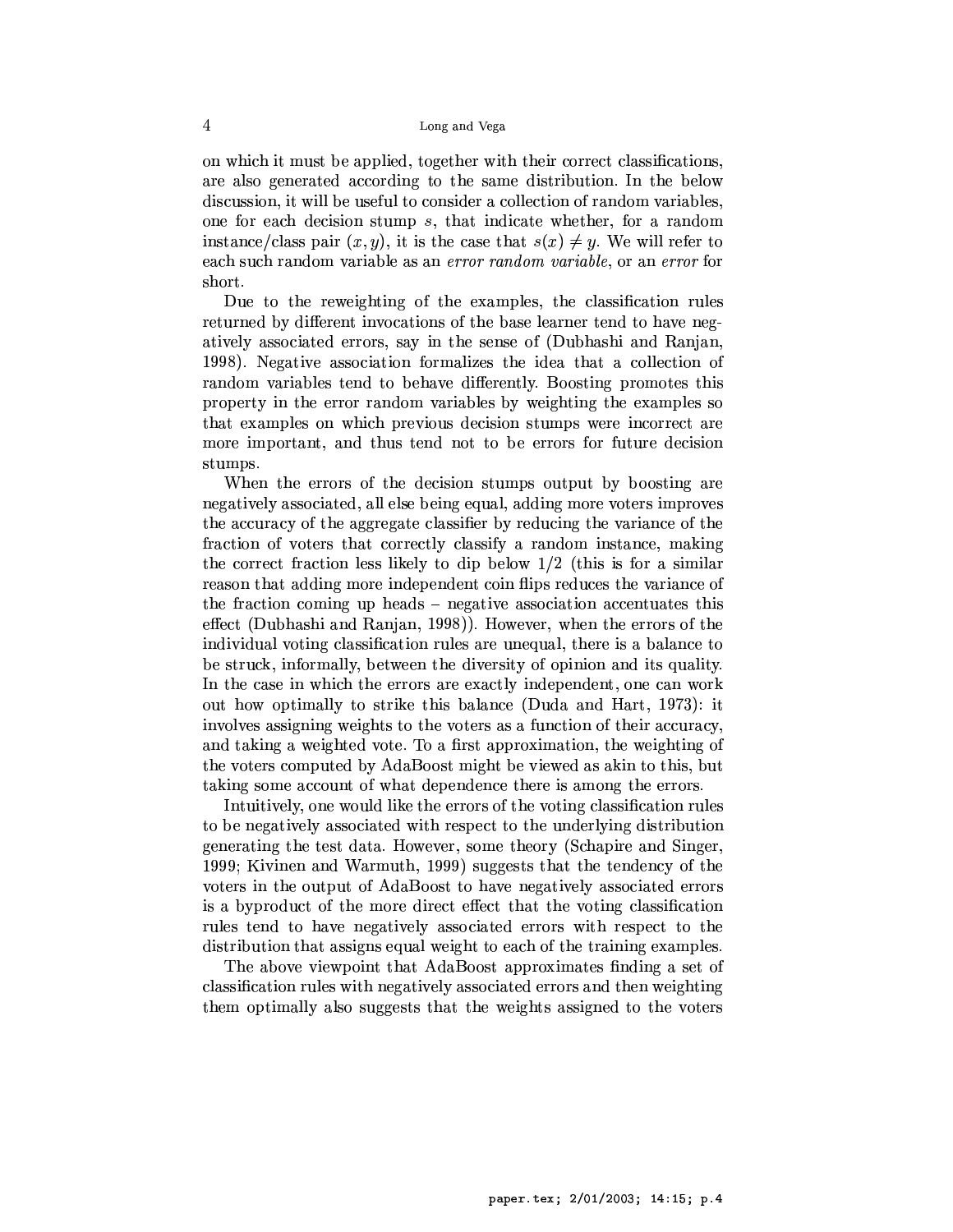should be a function of their accuracy with respect to the underlying distribution. A special case of this is the observation mentioned in the introduction that a voter that is perfect on the training data should not vote with infinitely large weight, as is done in the standard AdaBoost.

In AdaBoost, the weight assigned to a voting classifier, and the reweighting of the examples after it is chosen, is based on the (weighted) error of the voter on the training data. We propose to instead use an estimate of the error with respect to a probability distribution over the entire domain. The probability distribution can be obtained

- starting with the original underlying distribution,
- reweighting every possible instance/class pair according to the number of previously chosen voters that got it wrong in the analogous way as is done by AdaBoost on the training data, and
- normalizing the result so that it is a probability distribution

(i.e., the distribution used in "boosting-by-filtering" (Freund, 1995)).

How to obtain such an estimate? For an individual voter, the weighted error on the training data can be viewed as an estimate of the error according to the reweighted underlying distribution. However, the estimate is biased by the fact that the voter was chosen to minimize this weighted error. Vapnik (1982) proposed to counteract biases like this with a penalty term obtained though a theoretical analysis (Vapnik and Chervonenkis, 1971; Vapnik, 1982). Informally, in this case, this analysis provides bounds on the difference between the observed error rate of the best decision stump and the true error rate with respect to the underlying distribution that hold with high probability for any distribution on the instance/class pairs; Vapnik proposed to adjust the estimate by adding this bound. Kearns, et al (2002) proposed a variant based on a guess of what the result of the tightest possible analysis would be. In our context, if  $m$  is the number of examples,  $n$  is the number of genes, and  $\epsilon^{\rm emp}$  is the (weighted) training error, the estimate obtained is

$$
\epsilon^{\text{emp}} + \frac{\ln n}{m} \left( 1 + \sqrt{1 + \frac{\epsilon^{\text{emp}} m}{\ln n}} \right). \tag{1}
$$

(The fact that the estimate is based on a weighted sample weakens the link between their recommendation and this application; if the weight is concentrated in a few examples, the effective number of examples is less than  $m$ . Coping with this in a principled way is a potential topic for future research.) The following expression matches theory a little more closely (Vapnik, 1982; Haussler et al., 1994; Talagrand, 1994; Li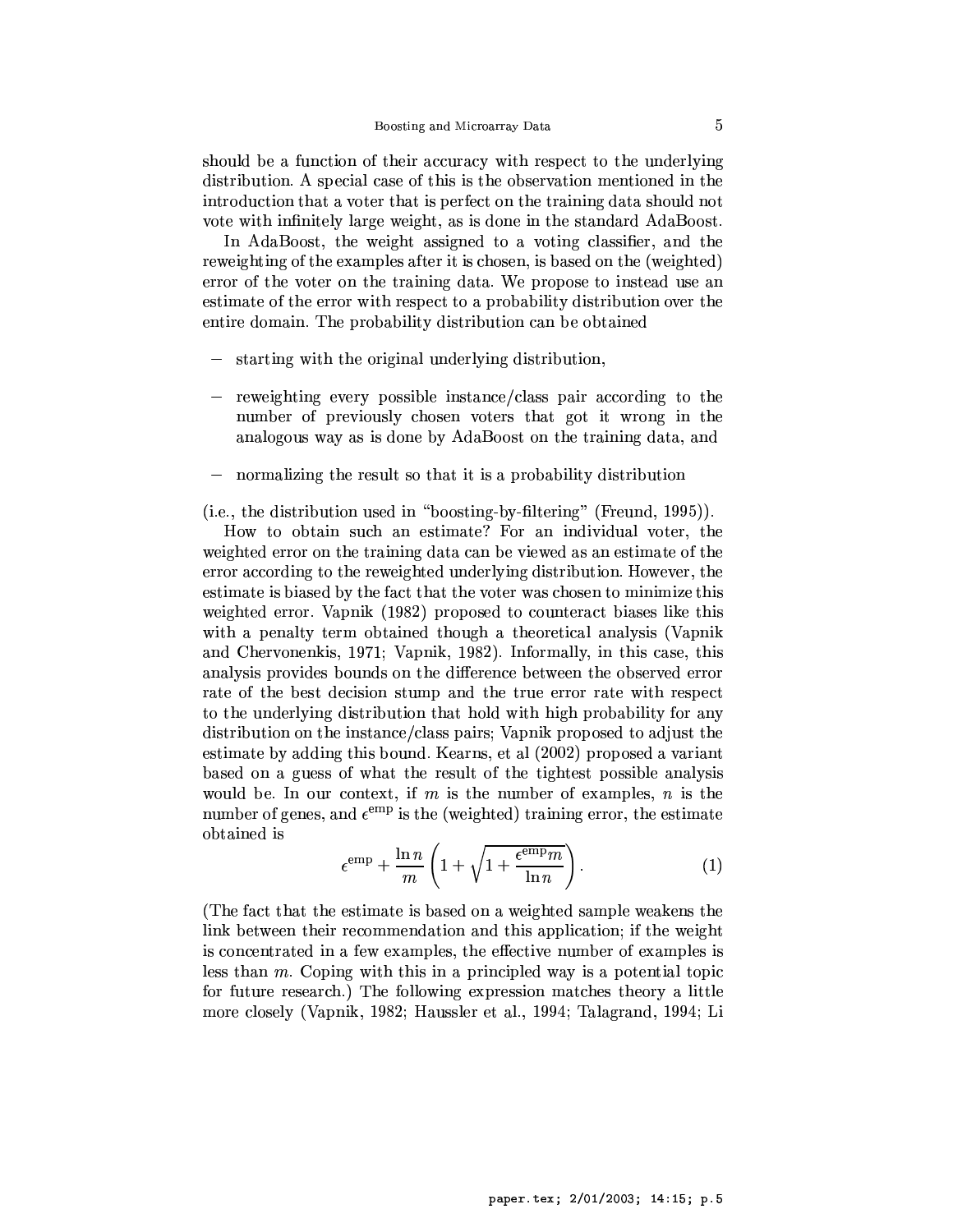$et al., 2001)$ 

$$
\epsilon^{\rm emp} + \frac{\ln n}{m} \left( \ln m + \sqrt{1 + \frac{\epsilon^{\rm emp} m}{\ln n}} \right). \tag{2}
$$

(In short, it has been shown that the  $\ln m$  term is necessary in the theoretical bounds on how accurate the best decision stump can be.)

Another issue must be confronted: what to do if a classifier returned by the base learner correctly classifies all of the data. Even if (1) or (2) is used, since no errors are made, none of the weights of any of the examples will change, and the base learner will return the same classification rule again the next time it is called, and so on for the remaining number of rounds. We get around this by requiring that a given gene can be used in only one decision stump.

When we began experimentation with an algorithm that used (2) together with only allowing each gene to appear once, it became immediately obvious that the penalty term in  $(2)$  was too severe: the estimates were immediately far above  $1/2$ . However,  $(2)$  is based on an analysis concerning a worst-case probability distribution. In practice, the "effective" number of genes will be much less. In microarray data, this could be because many genes

- have expression profiles similar to other genes, or
- are completely unassociated with the class label, and therefore present substantially less of a threat to be in decision stumps that fit the data well by chance.

One could imagine estimating the effective number of genes, for example by clustering genes based on their expression profiles and counting the number of clusters with members that correlate significantly with the class label. Instead of incurring the resulting expense in system complexity and computation time, we use the following expression

$$
\epsilon^{\rm emp} + \frac{d}{m} \left( \ln m + \sqrt{1 + \frac{\epsilon^{\rm emp} m}{d}} \right). \tag{3}
$$

with  $d$  as an adjustable parameter. In our experiments, we chose  $d$ from among  $\{0, ..., 3\}$  to minimize five-fold cross-validation error on the training set. In case of a tie, the geometric mean of the values of  $d$ attaining the minimum was used.

Pseudo-code for AdaBoost-VC is in Figure 2.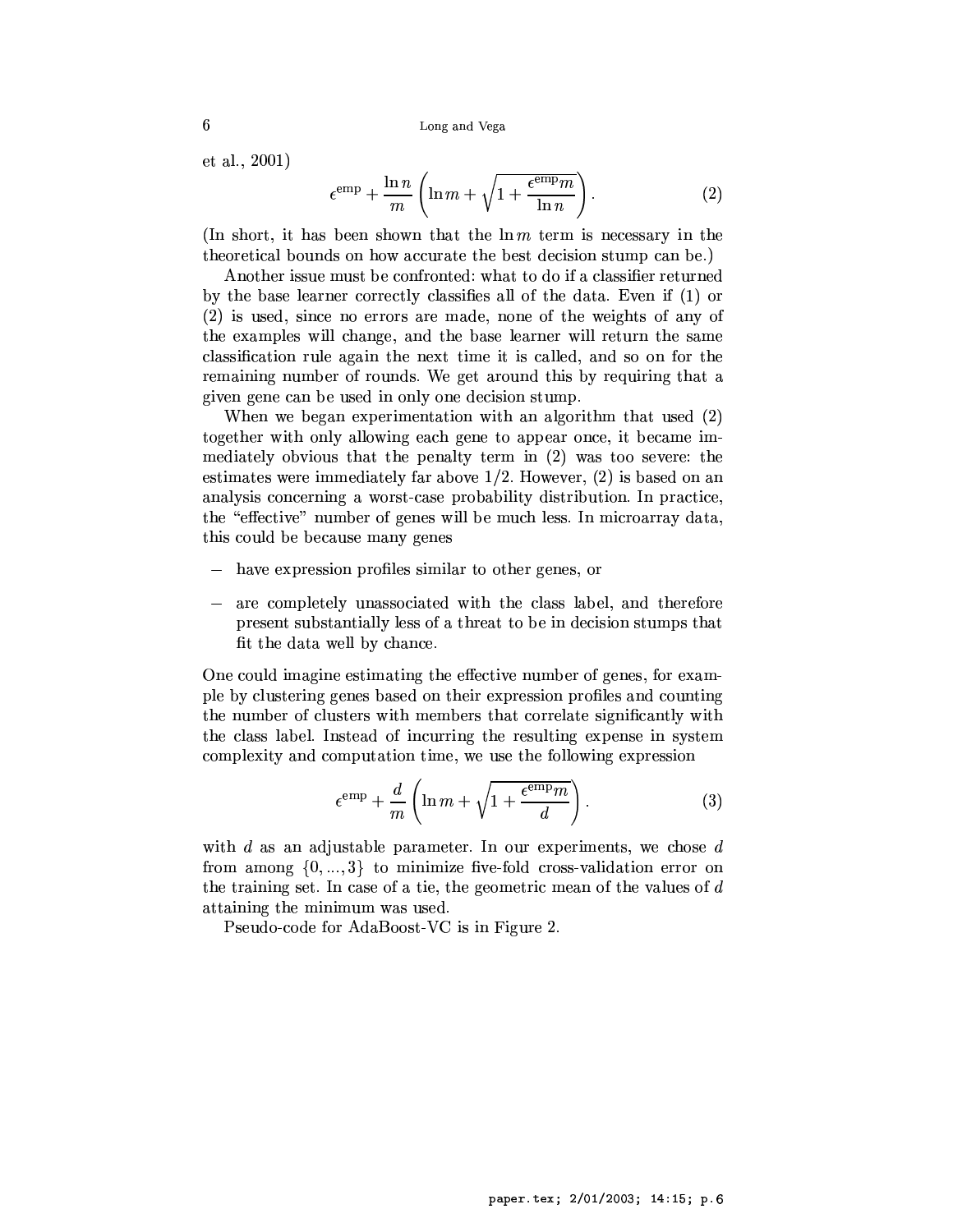# 2.2. ADABOOST-NR ("NO REPEAT")

This algorithm is like AdaBoost, with two changes. First, as in AdaBoost-VC, each gene is constrained to be in at most one decision stump. Second, if a decision stump correctly classifies all of the training data, its weight is set as if its weighted error on the training data was  $0.1/m$ , where m is the number of samples. This is instead of the infinite weight given to such a stump by AdaBoost. The choice of  $0.1/m$  is intended to have the effect, in most cases, of ensuring that the decision stump has the largest weight of those chosen.

We evaluated this algorithm to gain insight into the share of the improvement seen by AdaBoost-VC that could be attributed to using each gene at most once. However, it appears to be a useful algorithm in its own right.

### 2.3. ADABOOST-PL ("PIECEWISE LINEAR")

This algorithm is an instantiation of AdaBoost with "confidence-rated" predictions (Schapire and Singer, 1999). The classes are designated by  $1$  and  $-1$ , and the base classifiers are functions from expression profiles to the continuous interval  $[-1,1]$ . When a base classifier h is applied to an expression profile x, the sign of  $h(x)$  is interpreted as its class prediction, and the magnitude of  $h(x)$  is interpreted as its confidence in that prediction.

The base classifiers used in our implementation of AdaBoost-PL are piecewise-linear generalizations of decision stumps. Note that a decision stump that predicts 1 exactly when  $x_i \geq \theta$  can be written as outputting  $sign(x_i - \theta_i)$ . This is replaced with  $\pi\left(\frac{x_i - \theta_i}{c\sigma_i}\right)$ , where

 $\pi$  is defined by

$$
\pi(u) = \begin{cases} 1 & \text{if } u \ge 1 \\ -1 & \text{if } u \le -1 \\ u & \text{otherwise,} \end{cases}
$$

- $\sigma_i$  is the standard deviation of feature  $x_i$  on the training data, and
- c is an adjustable parameter, chosen to minimize five-fold cross-validation error on the training set (the values in  $\{0.05, 0.1, 0.2, 0.5, 1.0, 2.0\}$  were tried, and the geometric mean of the values resulting in the minimum error was used).

Similarly, sign( $-x_i - \theta_i$ ) is replaced by  $\pi\left(\frac{-x_i - \theta_i}{c\sigma_i}\right)$ .<br>The base classifier  $h_t$  of round t is chosen in minimize  $\sum_i |h_t(x_i) - \theta_i|$ 

 $y_i|D_t(i)$ , where the weights  $D_t(i)$  of the examples are updated as in (Schapire and Singer, 1999).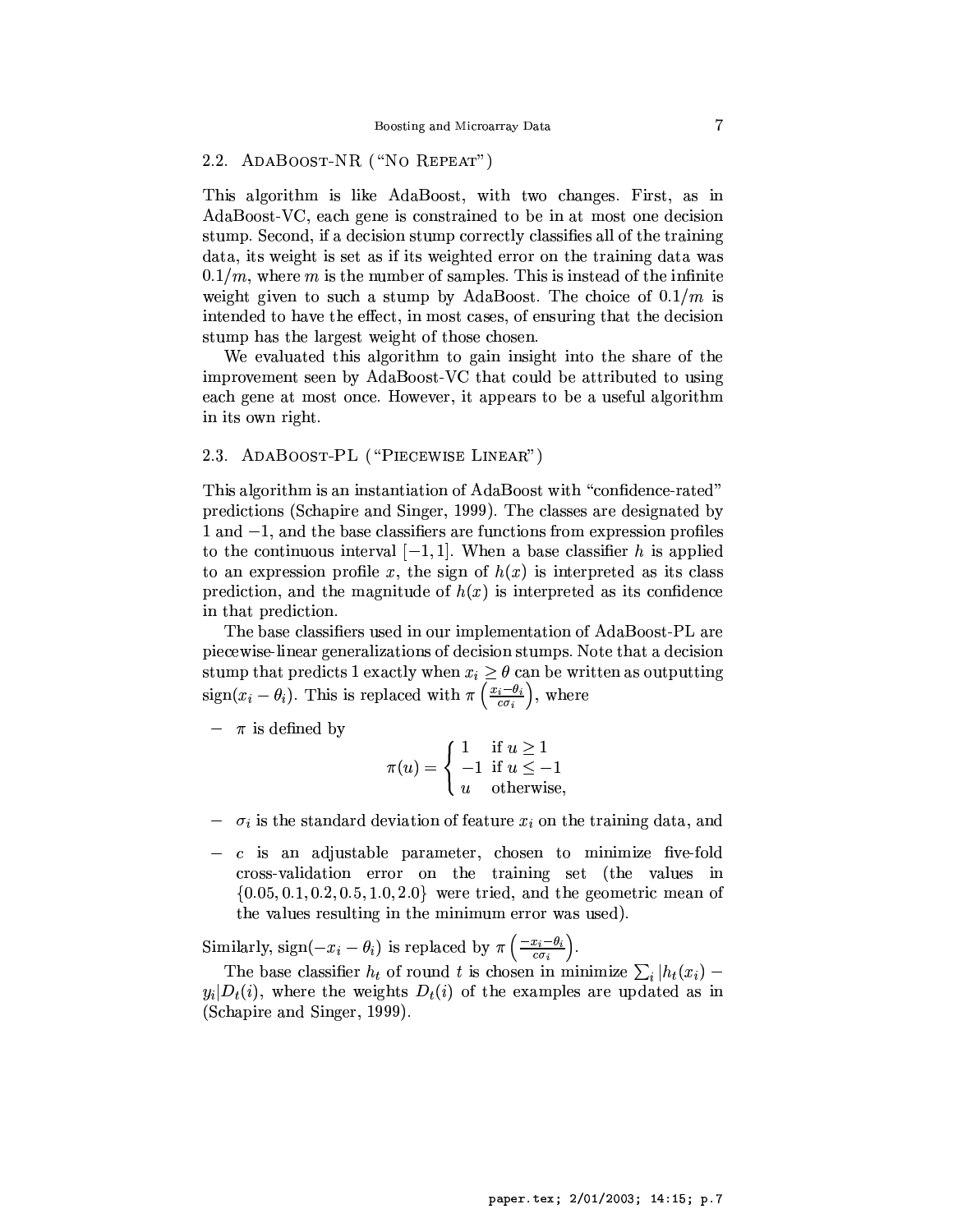2.4. ARC-X4-RW ("RE-WEIGHT") AND ARC-X4-RW-NR

Since the main problem with AdaBoost on expression data appears to be concentrating too much weight on the predictions of decision stumps that do well on the training data, an anonymous referee asked whether an algorithm like Arc-x4 (Breiman, 1998) might be well-suited to such data. Arc-x4-RW is like boosting, except,

- all base classifiers in the final class prediction rule vote with equal weight, and
- the weight of example i in round t is proportional to  $1+c_{i,t}^4$ , where  $c_{i,t}$  is the number of base classifiers prior to round t that classified example  $i$  incorrectly.

The difference between Arc-x4-RW and Arc-x4 is that, instead of minimizing the weighted training error as in Arc-x4-RW, Arc-x4 resamples from the training set  $m$  times with probabilities proportional to the weights, and minimizes the error on the result.

Arc-x4-RW-NR, is like Arc-x4-RW, except with the added constraint that each gene appears in at most one decision stump.

# 3. Support Vector Machine Algorithms

For comparison, we also evaluated two algorithms that use Support Vector Machines.

### 3.1. WILCOXON/SVM

This algorithm

- chooses the  $N$  genes identified as differentially expressed between the two types of tissues according to the Wilcoxon-Mann-Whitney test with the highest confidence (using the training data), and
- applies SVM with a linear kernel and soft margin with the cost parameter  $C$ .

The parameter  $C$  is chosen to minimize the five-fold cross-validation error on the training set of the entire inductive process including feature selection – the optimization was done using a simple successive refinement algorithm.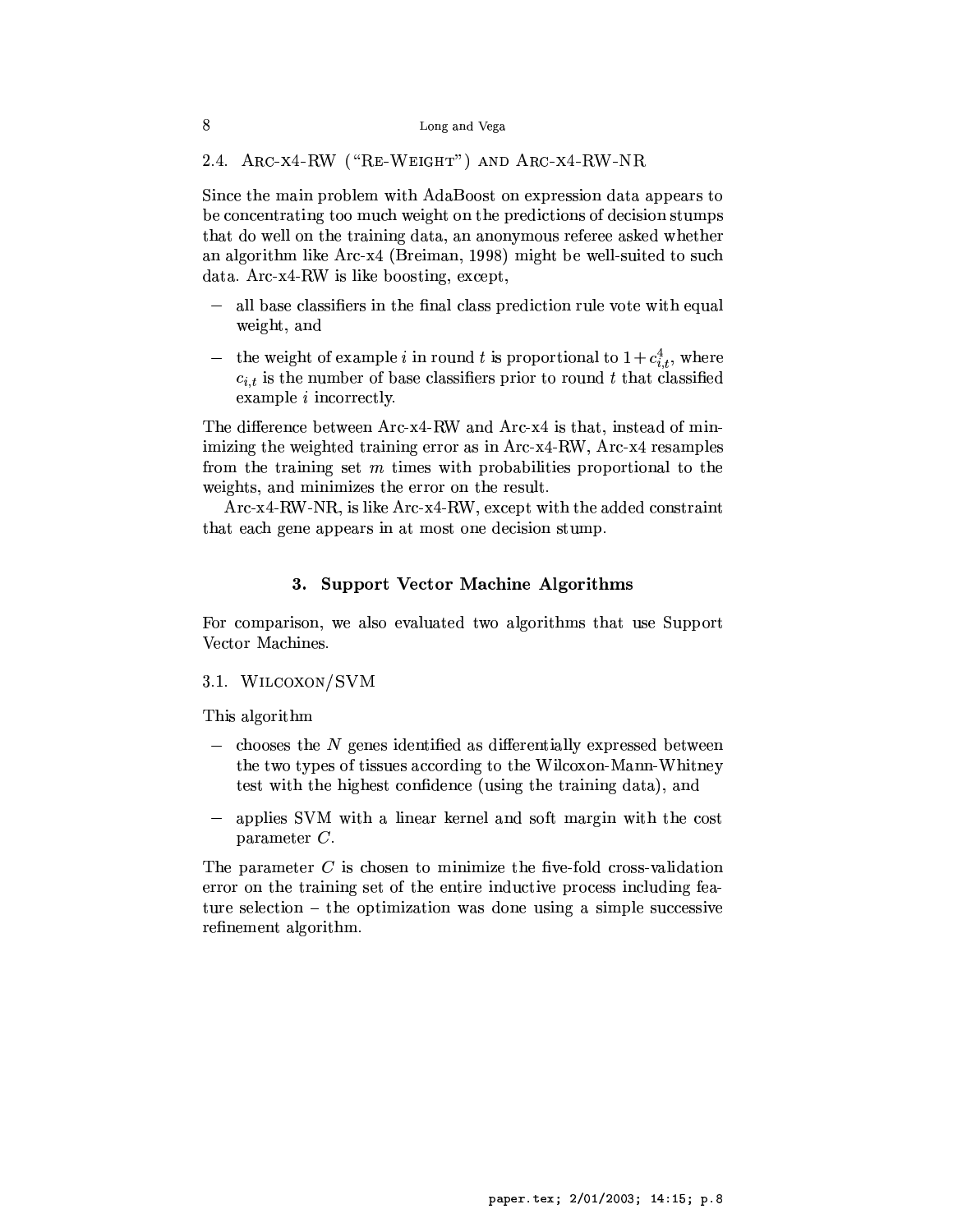### 3.2. SVM-RFE

The final algorithm is our implementation of SVM with Recursive Feature Elimination (Guyon et al., 2002). It has a parameter  $N$ , the number of genes used.

The data is first rescaled and translated so that each attribute has mean 0 and variance 1 over the training data (the parameters are chosen using the training data, and any test data is rescaled and translated in the same way). Training proceeds in a number of iterations. In each *iteration,* 

- a separating hyperplane is trained using SVM with a linear kernel and the default value of C from SVMIight (Joachims, 1998) (some cross-validation experiments suggested that this performed better than the value  $C = 100$  used in (Guyon et al., 2002)),
- the features (in this case genes) are ranked by the absolute magnitude of their corresponding weights in this hyperplane, and
- the bottom ranking half are deleted.

When the last step would reduce the number of genes to less than  $N$ . then instead genes are removed from the bottom of the list until N remain.

This is the less computation-intensive of the algorithms proposed by Guyon, et al. It appeared impractical to evaluate the more computation-intensive algorithm in a similar way. It also appeared impractical to choose  $C$  using cross-validation on the training set.

### 4. Experiments

Six datasets were used in our experiments.

- In the well-known ALL-AML dataset (Golub et al., 1999), the task is to determine whether a given gene expression profile belongs to an Acute Lymphoblastic Leukemia (ALL) tissue or an Acute Myeloid Leukemia (AML) tissue. It contains 72 samples (47 ALL, 25 AML), each with expression profiles concerning 7129 genes.
- In a soon-to-be-published dataset on liver cancer (HCC) generated by our colleagues at the Genome Institute of Singapore, there are 76 samples (38 tumor and 38 normal) with expression profiles concerning 9050 genes measured with a cDNA microarray. Ratios against a universal human reference containing a mixture of tissues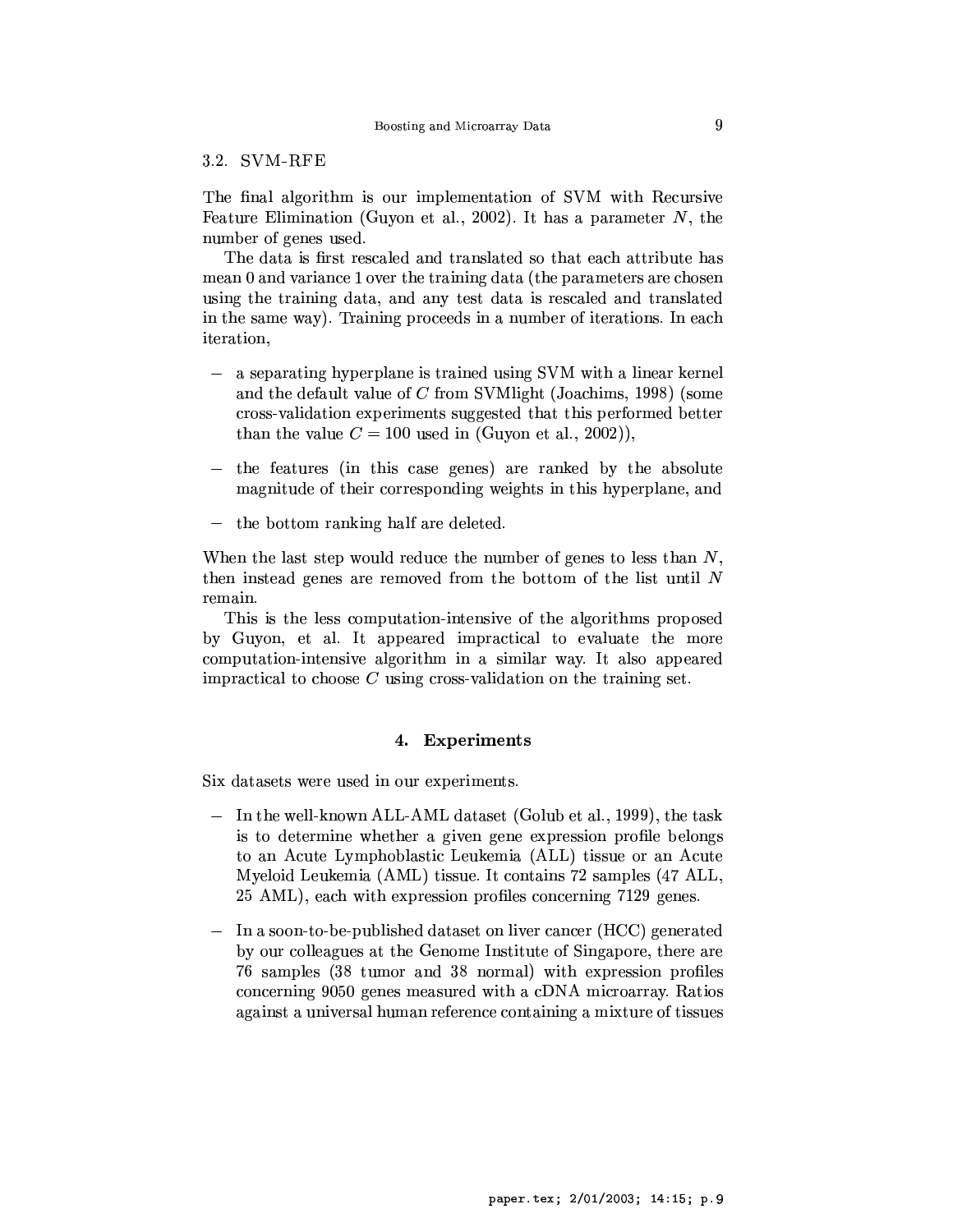types were measured, a log transform was applied, and the data was normalized so that the average log ratio for each array was 0. This data will be made public on the web in the future.

- Another dataset concerns colon cancer (Alon et al., 1999): again, it contains expression profiles for tumor and normal samples.
- The next two datasets analyze expression profiles of breast cancer samples (West et al., 2001) with classes defined by
	- whether the gene responsible for estrogen response is being expressed (ER), and
	- whether the tumor has spread to the lymph nodes (LN).  $\bullet$
- The final dataset (Pomeroy et al., 2002) involves predicting whether a patient with a brain tumor survives after treatment.

Aside from the HCC dataset, on which we applied standard preprocessing steps, we used all datasets exactly as we found them.

We evaluated all of the algorithms with two constraints  $N$  on the number of genes that they used, 10 and 100. For the boosting-based algorithms, this was achieved by limiting the number of rounds of boosting to  $N$ . The use of  $N$  in the algorithms used by SVM was described in Section 3.

For each algorithm and each dataset, we performed the following steps 100 times and averaged the results: (a) randomly split into a training set with  $2/3$  of the examples and a test set with  $1/3$  of the examples, (b) apply the algorithm on the training set, (c) calculate the error rate on the test set. This is similar to what was done by Dudoit, et al (2002); they argued persuasively that this is preferable to more standard techniques like k-fold cross-validation and leave-oneout cross-validation when the goal is to compare the performance of different algorithms, since it reduces the variance of the estimates of the generalization error rates. We subjected all of the algorithms to the same training/test splits, eliminating one source of variance in the estimates of the differences between their average training set errors.

It is worth emphasizing that feature selection was redone using only the training data after each training-test split. Doing cross-validation after feature selection can optimistically bias the resulting error estimates dramatically (Ambroise and McLachlan, 2002; Miller et al., 2002). Also, whenever an algorithm had parameters to set, these were chosen separately for each training-test split, by doing cross-validation on the training set only.

Our results are summarized in Table I.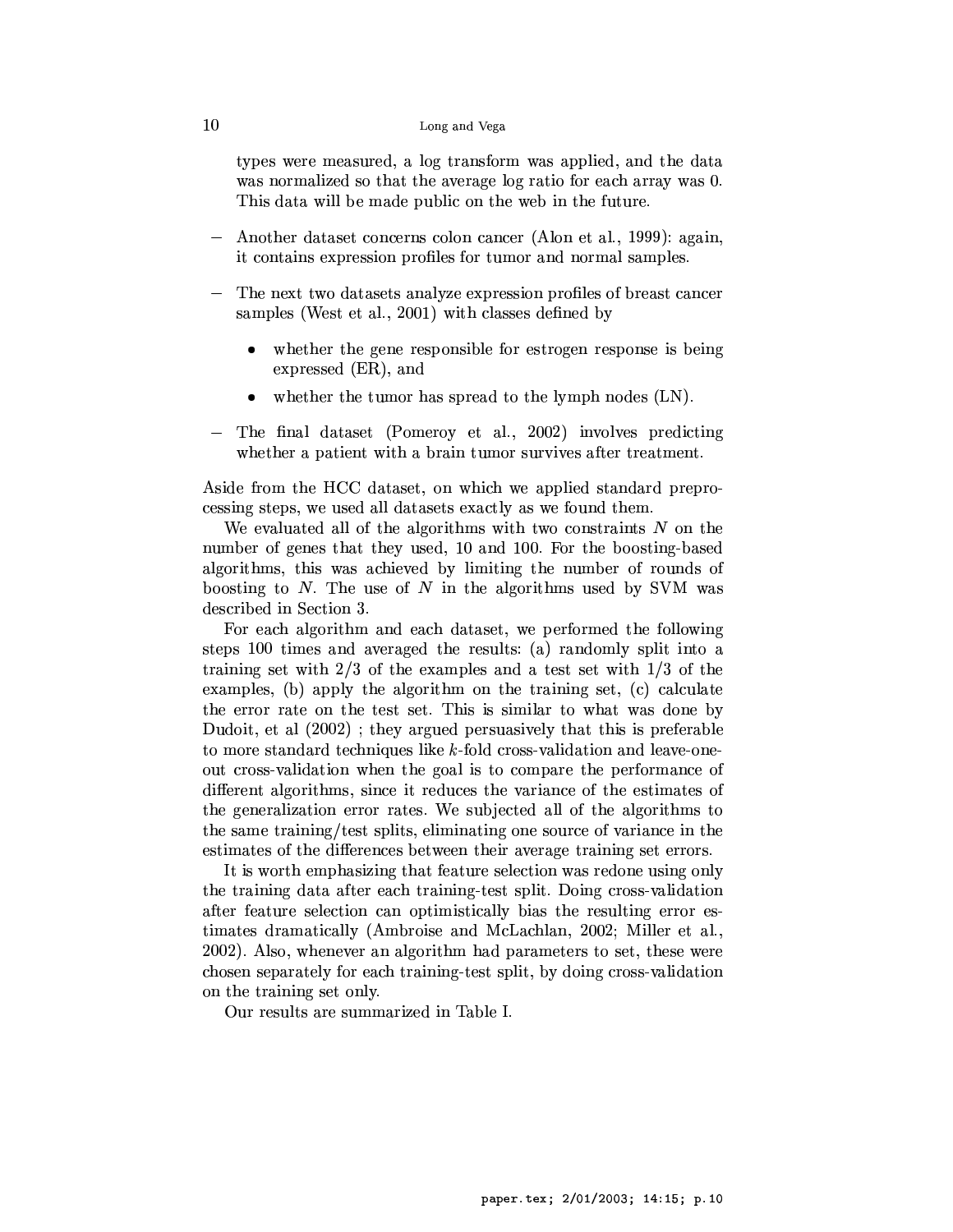| Algorithm      | Gene limit | ALL AML | HCC<br>ER<br>Colon<br>LN<br><b>Brain</b> |
|----------------|------------|---------|------------------------------------------|
| Adaboost       | 10         | 6.2     | 7.8<br>19.9<br>253<br>40.4<br>42.3       |
| Adaboost VC    | 10         | 39      | 18.1<br>24.4<br>43.8<br>41.1<br>56       |
| Adaboost NR    | 10         | 3.5     | 19.5<br>6.0<br>25.1<br>42.7<br>41.2      |
| Adaboost PL    | 10         | 7.0     | 20.6<br>36 5<br>7.2<br>23.4<br>41.9      |
| Arc-x4-RW      | 10         | 6.5     | 19.8<br>39.1<br>8.2<br>25.0<br>41.4      |
| Arc-x4 RW-NR   | $10\,$     | 3.3     | 17.8<br>42.1<br>40.7<br>5.5<br>24.7      |
| <b>SVM-RFE</b> | 10         | 13.4    | 20.9<br>19.2<br>39.2<br>8.6<br>48.4      |
| Wilcoxon/SVM   | 10         | 6.4     | 6.7<br>23.2<br>35.4<br>39 3<br>24.3      |
| Adaboost       | 100        | 5.2     | 16.1<br>23.4<br>35.4<br>38.2<br>6.9      |
| Adaboost VC    | 100        | 2.8     | 13.8<br>22.6<br>42.8<br>38.2<br>4.8      |
| Adaboost NR    | 100        | 2.7     | 13.2<br>4.9<br>21.9<br>40.6<br>36.5      |
| Adaboost-PL    | 100        | 5.0     | 17.2<br>36.2<br>5.4<br>23.2<br>38.6      |
| Arc-x4-RW      | 100        | 5.4     | 16.6<br>369<br>23.7<br>38.0<br>7.4       |
| Arc-x4 RW-NR   | 100        | 2.6     | 12.8<br>21.6<br>41.1<br>36.1<br>4.8      |
| <b>SVM-RFE</b> | 100        | 6.5     | 6.7<br>12.6<br>20.7<br>48.1<br>35.7      |
| Wilcoxon/SVM   | 100        | 3.3     | 17.5<br>23.6<br>37.8<br>40.4<br>4.1      |

¤wif S£"©iJlWj Jlgfi \_iJW<sup>j</sup> ]WQiD J jlSi -BiDW<sup>j</sup> lgll 9lWjISif of eight algorithms on six microarray datasets.

The first observation is that, on the ALL-AML and HCC datasets, where there is a strong association between expression profiles and class designations, AdaBoost-VC, AdaBoost-NR, and Arc-x4-RW-NR all substantially improved on the performance of raw AdaBoost. These algorithms also compare well with the two algorithms using SVM on the ALL-AML and HCC datasets, and to a lesser extent on the ER dataset, especially when only 10 genes are used.

Generally, it appears that as the association between expression profiles and class designations grows weaker, the relative performance of the algorithms using SVM improves.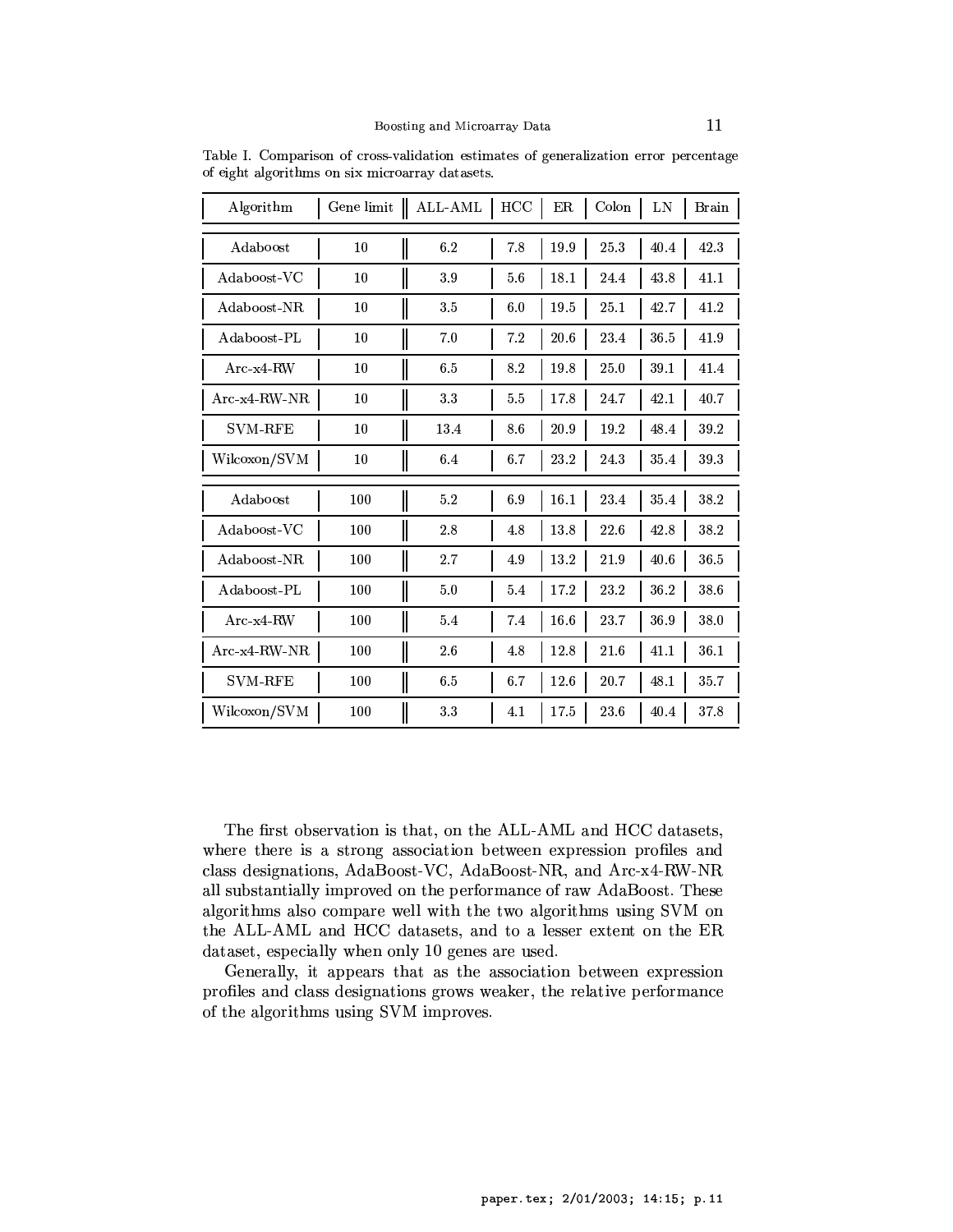Arc-x4-RW-NR appears to substantially improve on Arc-x4-RW overall. The additional inductive bias in favor of weighting genes equally appears to be being rewarded. Note that while AdaBoost-VC reduces the weight associated with stumps that perform well on the training data, which has the effect of evening out the weights among the stumps. it also reduces the weights of stumps that perform moderately well on the training data, in some cases reducing them to nearly zero. Thus, overall, the effect of AdaBoost-VC is not necessarily to even out the weights among the voters.

Arc-x4-RW-NR appears to perform the best overall, though its performance on the ALL-AML and HCC datasets is nearly indistiguishable from the performance of AdaBoost-VC and AdaBoost-NR.

The code used in these experiments is available on the web at

http://giscompute.gis.nus.edu.sg/boost\_microarray

## 5. Related Work

Despite the fact that our use of a penalty term calls to mind regularization, AdaBoost-VC appears to be quite different from what have been called "regularized boosting algorithms" (Mason et al., 2000; Rätsch et al., 2001). These algorithms are designed based on a theoretical analysis of generalization in ensemble methods (Schapire et al., 1998; Panchenko and Koltchinskii, 2002). This analysis involves two quantities,

- the margin by which a certain fraction of the training data is correctly classified by the aggregate rule, i.e. the minimum difference between the total weight of the correct voters and the total weight of the incorrect voters on any of these examples (after the weights have been normalized to sum to 1), and
- the size of the portion of training data classified with that margin.

As the number of rounds of boosting grows large, the original AdaBoost can be thought of as trying to correctly classify all the examples with a large margin; regularized boosting algorithms are willing to get some of the examples wrong in exchange for a larger margin on the remaining examples, and try to balance these effectively.

When one decision stump can correctly classify all of the data, then an ensemble consisting of only that stump classifies all the data correctly with the largest possible margin, so would be chosen by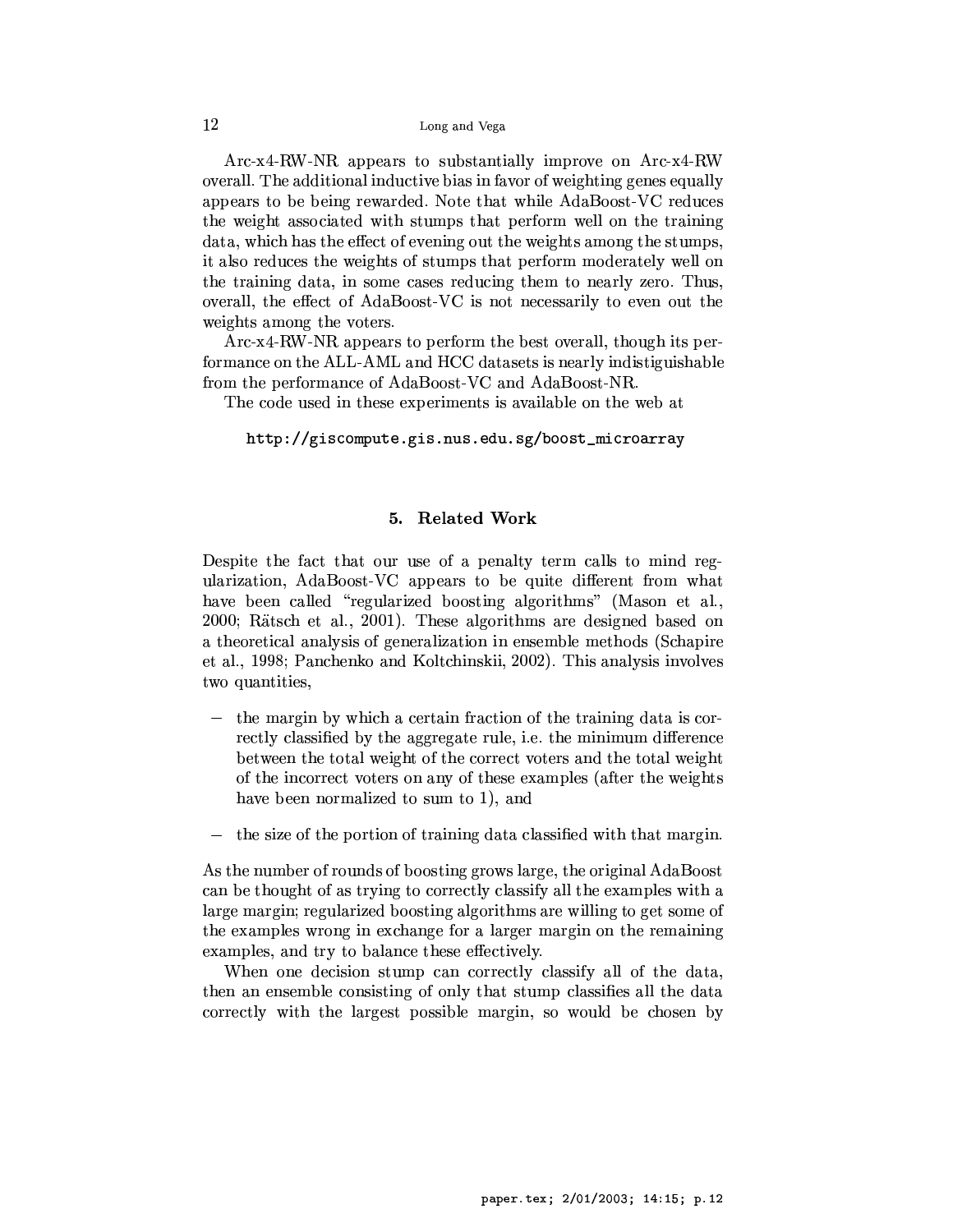these algorithms. Since these cases are the most problematic for Ada-Boost, this shows that regularized boosting is not addressing the same limitation as our proposed modifications.

# 6. Conclusion

In this paper, we have shown how boosting can be adapted to work well on gene expression data, and showed that, appropriately modified, boosting is a useful tool to find small collections of genes that can be used to discriminate between different types of tissues, particularly when there is a strong association between the expression profiles and the class designations.

These encouraging initial results motivate further research into boosting applied to microarray data.

Our modifications appear to be needed due to certain characteristics of expression data: there are typically few examples and many attributes, including a moderately large number that provide approximately independent sources of evidence regarding the class of a tissue. Our modifications are constructed to improve the performance of boosting on data with these characteristics. We have tried applying AdaBoost-VC to two of the standard UC Irvine datasets (ionosphere and promoters) and found, as we expected, that it performs essentially the same as the unmodified AdaBoost. (Using the same evaluation protocol as described in Section 4, on ionosphere, the average test set error of AdaBoost was 10.2%, where AdaBoost-VC obtained 10.8%; on promoters, the respective error rates were  $10.2\%$  and  $10.7\%$ .) However, it is conceivable that algorithms like those proposed here can provide improved performance for other data sources with the key characteristics in common with microarray data. One potential class that we can foresee is text classification problems in which there are few examples. We have not yet looked into this.

It seems likely that combining the ideas of AdaBoost-VC with those behind regularized boosting could lead to a learning algorithm that performs better when the association between expression profiles and class designations is weaker. Some of our initial attempts at this have been unsuccessful, but research is ongoing.

Another potential direction for future work is to estimate the generalization of the decision stumps in a more refined way. One of many possible avenues for this would be to take into account the margin by which the decision stump correctly classifies the training data – previous theoretical work (Vapnik, 1998; Shawe-Taylor et al., 1998; Anthony and Bartlett, 1999; Panchenko and Koltchinskii, 2002) is available to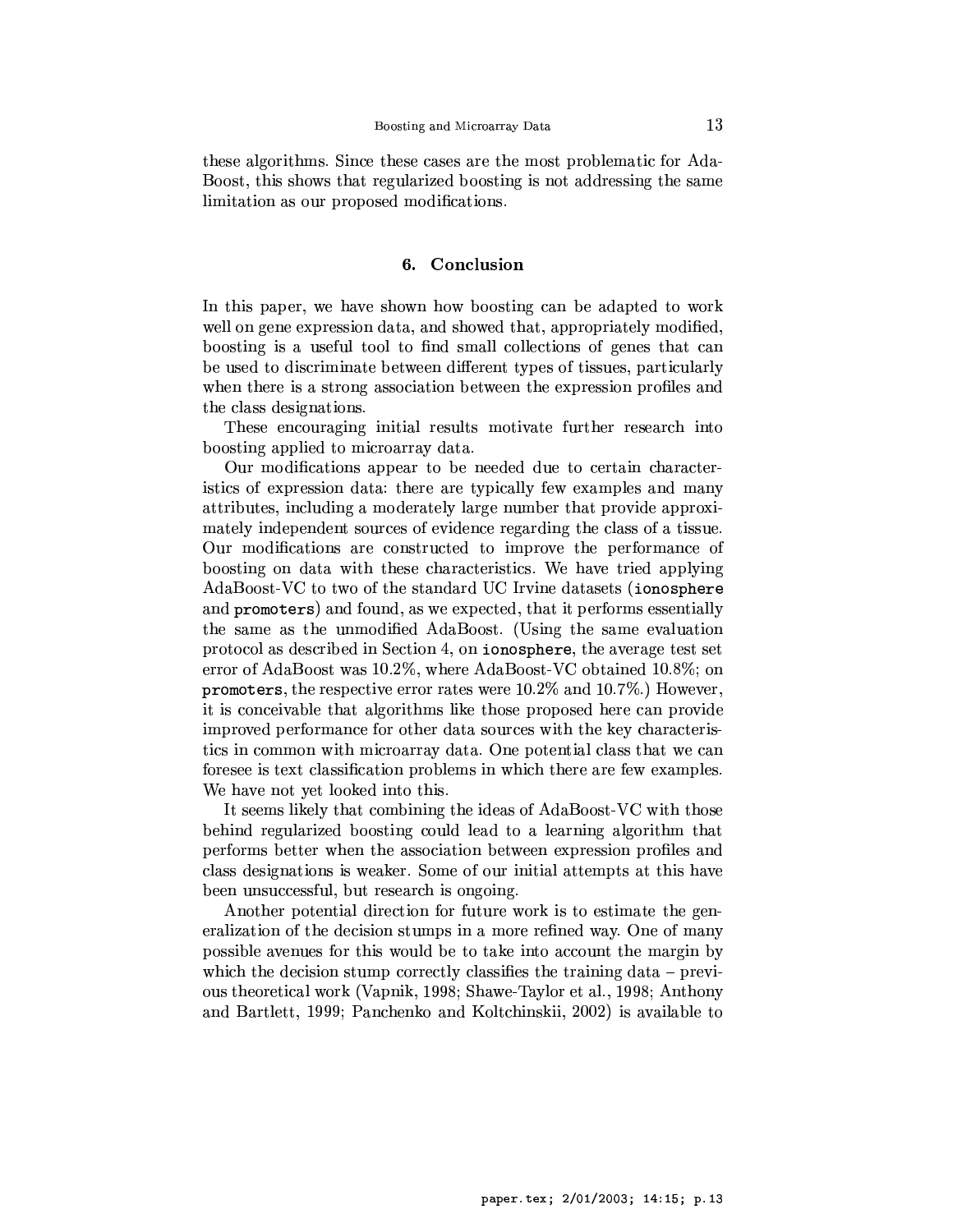guide such an estimate. The fact that it appears that spreading the weight evenly among the voters to a greater extent than AdaBoost-VC does appears to be advantageous suggests that the penalty imposed by may be too severe in cases in which the decision stumps do not perform well on the training data.

The penalty used in the estimates of the generalization of the decision stumps in AdaBoost-VC involves the number of examples in the training set. However, if the boosting algorithm concentrates the weight in a few examples, the effective number of examples used for training in a given round might be much less than the original number. Another possible way to refine AdaBoost-VC algorithm would be to take this into account.

#### Acknowledgements

We especially thank Peter Bartlett, Sanjoy Dasgupta, Wei Fan, Eastwood Leong and Edison Liu for valuable conversations, Shirish Shevade for his comments on an earlier draft of this paper, and anonymous referees for their helpful comments and suggestions.

## References

- Alon, U., N. Barkai, D. Notterman, K. Gish, S. Ybarra, D. Mack, , and A. Levine: 1999, 'Broad patterns of gene expression revealed by clustering analysis of tumor and normal colon cancer tissues probed by oligonucleotide arrays'. Cell Biology 96, 6745-6750.
- Ambroise, C. and G. J. McLachlan: 2002, 'Selection bias in gene extraction on the basis of microarray gene-expression data'. Proc. Natl. Acad. Sci. USA 99(10), 6562-6566.
- Anthony, M. and P. L. Bartlett: 1999, Neural Network Learning: Theoretical Foundations. Cambridge University Press.
- Ben-Dor, A., L. Bruhn, N. Friedman, I. Nachman, M. Schummer, and Z. Yakhini: 2000, 'Tissue Classification with Gene Expression Profiles'. Journal of Computational Biology  $7, 559-584$ .

Breiman, L.: 1998, 'Arcing Classifiers'. The Annals of Statistics.

- Dubhashi, D. and D. Ranjan: 1998, 'Balls and Bins: A study in negative dependence'. Random Structures & Algorithms  $13(2)$ , 99-124.
- Duda, R. O. and P. E. Hart: 1973, Pattern Classification and Scene Analysis. Wiley.
- Dudoit, S., J. Fridlyand, and T. P. Speed: 2002, 'Comparison of discrimination methods for the classification of tumors using gene expression data'. Journal of the American Statistical Association 97(457), 77-87.
- Freund, Y.: 1995, 'Boosting a weak learning algorithm by majority'. Information and Computation  $121(2)$ ,  $256-285$ .
- Freund, Y. and R. Schapire: 1996, 'Experiments with a New Boosting Algorithm'. Proceedings of the Thirteenth International Conference on Machine Learning.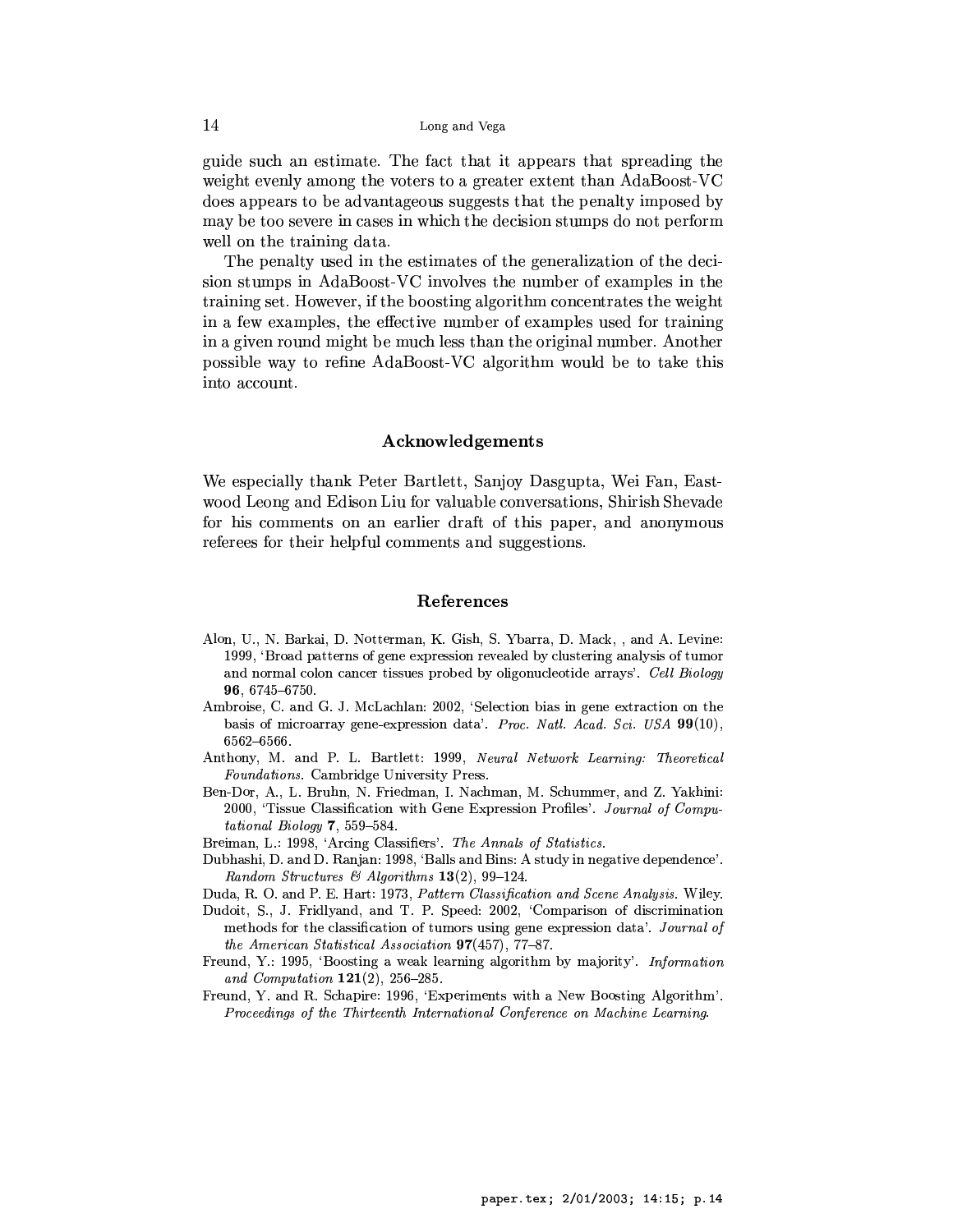- Freund, Y. and R. Schapire: 1999, 'A short introduction to boosting'. J. Japan. Soc. for Artif. Intel.  $14(5)$ , 771-780.
- Freund, Y. and R. E. Schapire: 1997, 'A decision-theoretic generalization of online learning and an application to boosting'. Journal of Computer and System Sciences  $55(1)$ , 119-139.
- Golub, T. R., D. K. Slonim, P. Tamayo, C. Huard, M. Gaasenbeek, J. P. Mesirov, H. Coller, M. Loh, J. R. Downing, M. A. Caligiuri, C. D. Bloomfield, and E. S. Lander: 1999, 'Molecular classification of cancer: class discovery and class prediction by gene expression monitoring'. Science 286, 531-537.
- Guyon, I., J. Weston, S. Barnhill, and V. Vapnik: 2002, 'Gene Selection for Cancer Classification using Support Vector Machines'. Machine Learning 46(1-3), 389-422
- Haussler, D.: 1992, 'Decision Theoretic Generalizations of the PAC Model for Neural Net and Other Learning Applications'. Information and Computation 100(1),  $78 - 150$ .
- Haussler, D., N. Littlestone, and M. K. Warmuth: 1994, 'Predicting {0, 1}-functions on randomly drawn points'. Information and Computation 115(2), 129-161.
- Iba, W. and P. Langley: 1992, 'Induction of One-Level Decision Trees'. Proc. of the 9th International Workshop on Machine Learning.
- Joachims, T.: 1998, 'Making large-scale support vector machines learning practical'. In: B. S. olkopf, C. Burges, and A. Smola (eds.): Advances in Kernel Methods: Support vector machines. pp. 169-184.
- Kearns, M., Y. Mansour, A. Y. Ng, and D. Ron: 1997, 'An experimental and theoretical comparison of model selection methods'. Machine Learning 27, 7-50.
- Kivinen, J. and M. Warmuth: 1999, 'Boosting as Entropy Projection'. In: Proc.  $COLT'99$ .
- Li, Y., C. Campbell, and M. Tipping: 2002, 'Bayesian automatic relevance determination algorithms for classifying gene expression data'. Bioinformatics  $18(10)$ , 1332-1339.
- Li, Y., P. M. Long, and A. Srinivasan: 2001, 'Improved bounds on the sample complexity of learning'. Journal of Computer and System Sciences 62(3),  $516 - 527$
- Mason, L., P. L. Bartlett, and J. Baxter: 2000, 'Improved Generalization Through Explicit Optimization of Margins'. Machine Learning 38(3), 243–255.
- Miller, L. D., P. M. Long, L. Wong, S. Mukherjee, L. M. McShane, and E. T. Liu: 2002, 'Optimal gene expression analysis by microarrays'. Cancer Cell 2(5),  $353 - 361.$
- Panchenko, D. and V. Koltchinskii: 2002, 'Empirical margin distributions and bounding the generalization error of combined classifiers'. Annals of Statistics  $30(1)$ .
- Parker, C. W.: 1990, 'Immunoassays'. In: M. P. Deutscher (ed.): Guide to Protein Purification. Academic Press.
- Pomeroy, S. L., P. Tamayo, M. Gaasenbeek, L. M. Sturla, M. Angelo, M. E. McLaughlin, J. Y. Kim, L. C. Goumnerova, P. M. Black, C. Lau, J. C. Allen, D. Zagzag, J. M. Olson, T. Curran, C. Wetmore, J. A. Biegel, T. Poggio, S. Mukherjee, R. Rifkin, A. Califano, G. Stolovitzky, D. N. Louis, J. P. Mesirov, E. S. Lander, and T. R. Golub: 2002, 'Prediction of central nervous system embryonal tumour outcome based on gene expression'. Nature 415, 436-442.
- Rätsch, G., T. Onoda, and K.-R. Müller: 2001, 'Soft Margins for AdaBoost'. Machine Learning  $42(3)$ , 287-320. also NeuroCOLT Technical Report NC-TR-1998-021. In press.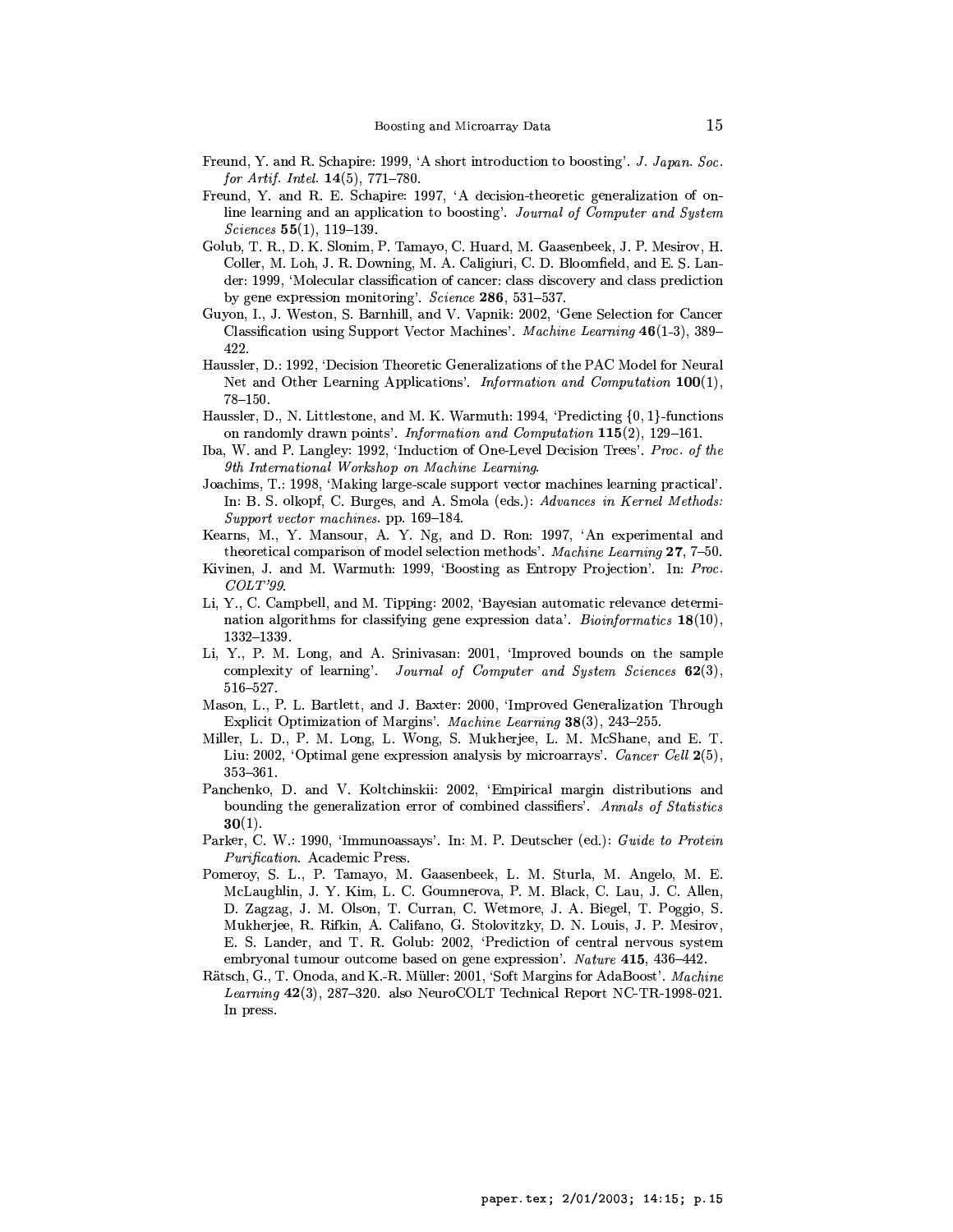- Schapire, R. and Y. Singer: 1999, 'Improved boosting algorithms using confidencerated predictions'. Machine Learning 37(3), 297-336.
- Schapire, R. E.: 1990, 'The strength of weak learnability'. Machine Learning 5(2),  $197 - 226$ .
- Schapire, R. E., Y. Freund, P. Bartlett, and W. S. Lee: 1998, 'Boosting the Margin: A new Explanation for the Effectiveness of Voting Methods'. The Annals of  $Statistics~26(5),~1651-1686.$
- Shawe-Taylor, J., P. Bartlett, R. Williamson, and M. Anthony: 1998, 'Structural risk minimization over data-dependent hierarchies'. IEEE Transactions on *Information Theory*  $44(5)$ , 1926-1940.
- Talagrand, M.: 1994, 'Sharper bounds for Gaussian and empirical processes'. Annals of Probability  $22, 28-76$ .
- Valiant, L. G.: 1984, 'A Theory of the Learnable'. Communications of the ACM  $27(11), 1134 - 1142.$
- Vapnik, V.: 1998, Statistical Learning Theory. New York.
- Vapnik, V. N.: 1982, Estimation of Dependencies based on Empirical Data. Springer Verlag.
- Vapnik, V. N.: 1989, 'Inductive principles of the search for empirical dependences (methods based on weak convergence of probability measures)'. Proceedings of the 1989 Workshop on Computational Learning Theory.
- Vapnik, V. N.: 1995, The Nature of Statistical Learning Theory. Springer.
- Vapnik, V. N. and A. Y. Chervonenkis: 1971, 'On the uniform convergence of relative frequencies of events to their probabilities'. Theory of Probability and its *Applications* **16**(2), 264-280.
- West, M., C. Blanchette, H. Dressman, E. Huang, S. Ishida, R. Spang, H. Zuzan, J. A. O. Jr., J. R. Marks, and J. R. Nevins: 2001, 'Predicting the clinical status of human breast cancer by using gene expression profiles'. Proc. Natl. Acad. Sci.  $USA$  98(20), 11462-11467.
- Weston, J., S. Mukherjee, O. Chapelle, M. Pontil, T. Poggio, and V. Vapnik: 2000, 'Feature Selection for SVMs'. In: NIPS. pp. 668-674.
- Xing, E., M. Jordan, and R. Karp: 2001, 'Feature selection for high-dimensional genomic microarray data'. Eighteenth International Conference on Machine  $Learning.$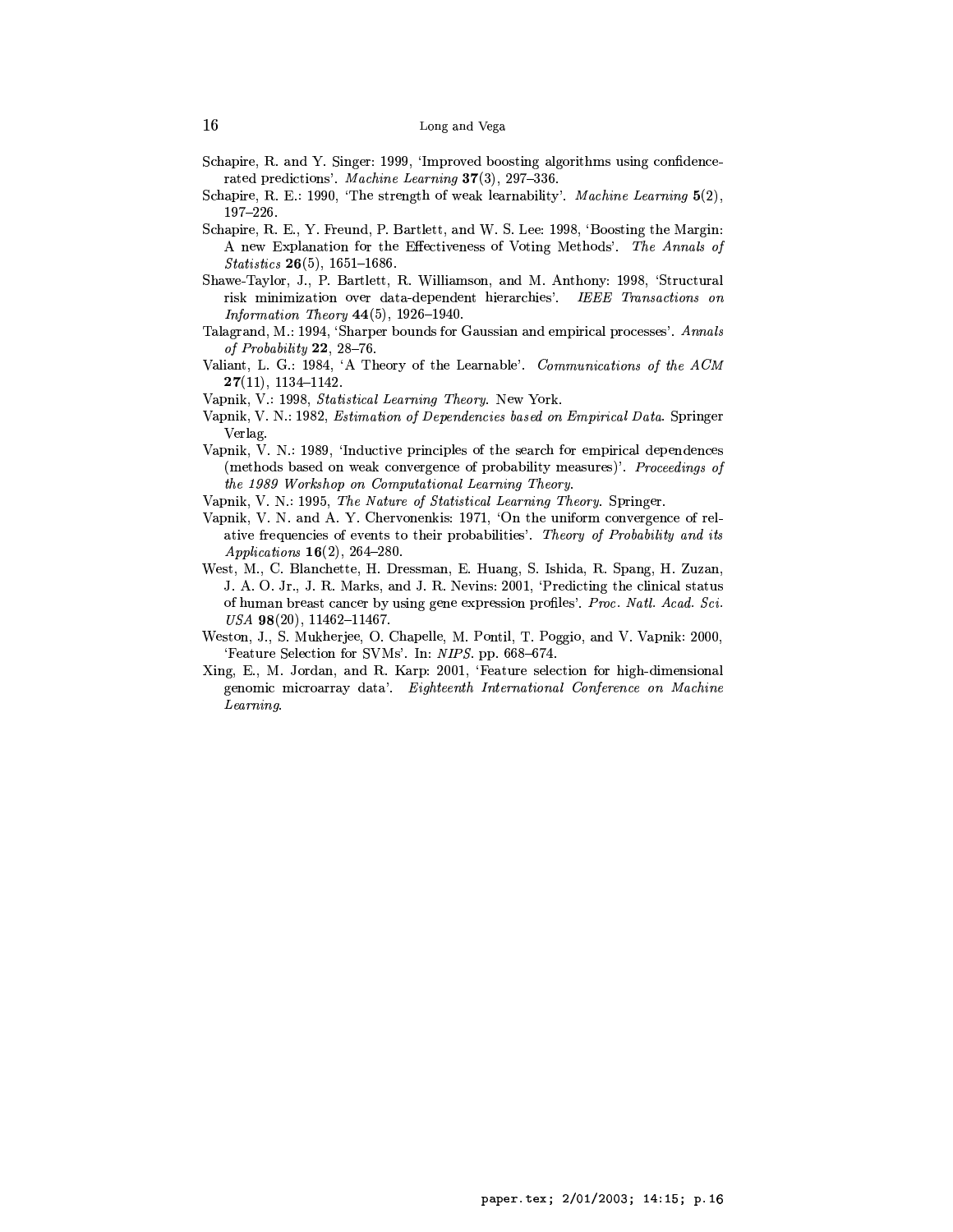Given  $(x_1, y_1), ..., (x_m, y_m)$  where each  $x_i \in \mathbb{R}^n, y_i \in \{-1, 1\},\$ 

- For each index *i* of an example, initialize  $D_1(i) = 1/m$ .  $\equiv$
- For each round  $t$  from 1 to  $T$ :  $\overline{\phantom{0}}$ 
	- choose a decision stump  $h_t$  to minimize the weighted error  $\bullet$ on the training data with respect to  $D_t$ , i.e. to minimize  $\sum_{i:h_t(x_i)\neq y_i} D_t(i),$
	- calculate the error  $\epsilon_t = \sum_{i:h_t(x_i)\neq y_i} D_t(i)$ ,  $\bullet$
	- set the update factor  $\beta_t = \epsilon_t/(1 \epsilon_t)$ ,  $\bullet$
	- update the distribution:  $\bullet$ 
		- \* for each i, set  $D'_{t+1}(i) = \begin{cases} \beta_t D_t(i) & \text{if } h_t(x_i) = y_i \\ D_t(i) & \text{otherwise,} \end{cases}$
		- \* normalize  $D'_{t+1}$  to get  $D_{t+1}$ , i.e. for each i, set  $D_{t+1}(i) = \frac{D'_{t+1}(i)}{\sum_{j=1}^{m} D'_{t+1}(j)}$ ,
	- set the weight  $\alpha_t = \ln \frac{1}{\beta_t}$  with which decision stump t votes (if  $\beta_t = 0$ , then  $\alpha_t = \infty$ , and the algorithm can halt).
- Return the final classification rule:

$$
h(x) = \begin{cases} 1 & \text{if } \sum_{t:h_t(x)=1} \alpha_t > \sum_{t:h_t(x)=-1} \alpha_t \\ -1 & \text{otherwise.} \end{cases}
$$

Figure 1. Pseudo-code for AdaBoost applied with decision stumps (adapted from (Freund and Schapire, 1996))